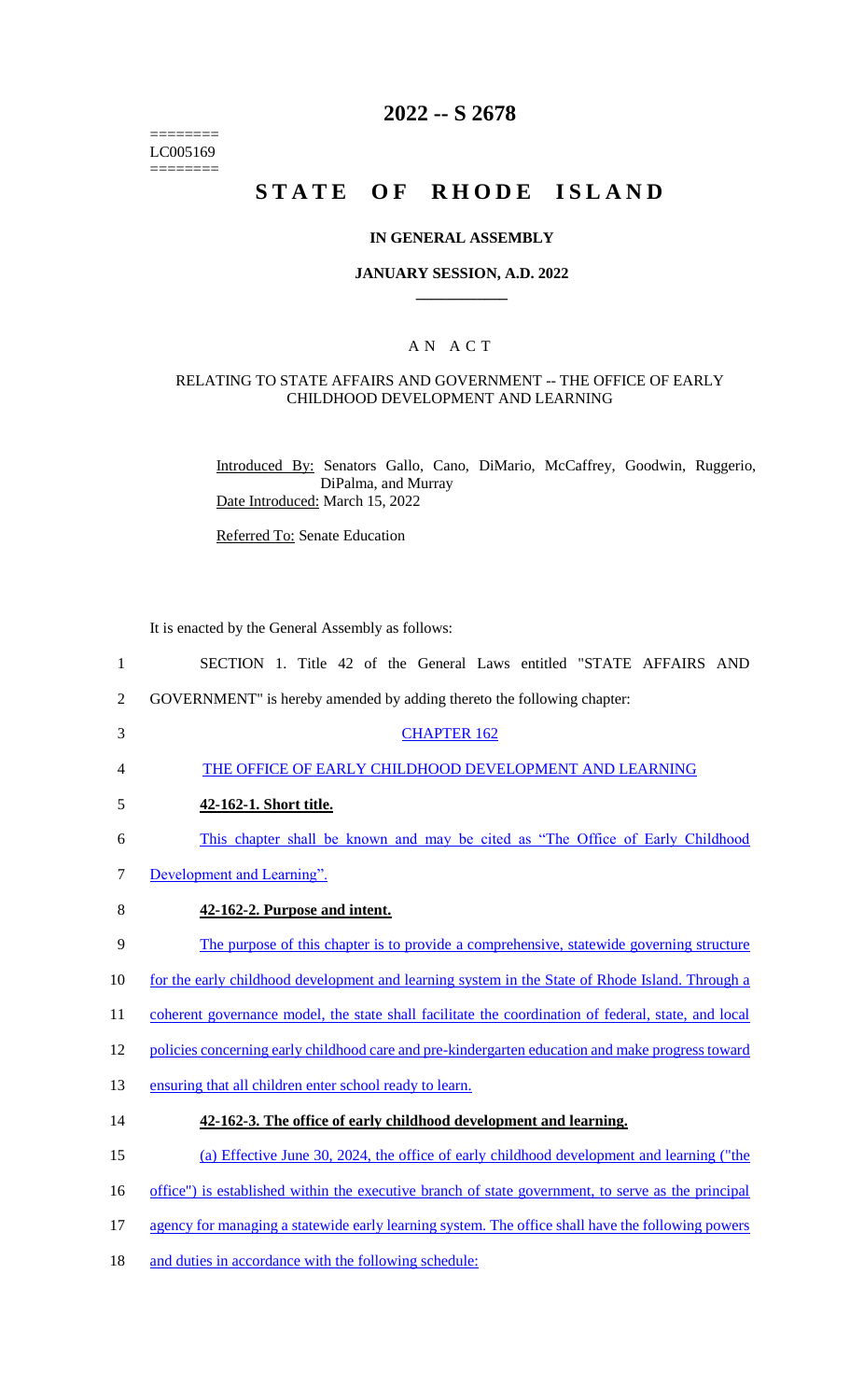(1) On or about June 30, 2024, to assume functions related to early childcare set forth in 2 chapter 12 of title 42, to be transferred from the department of human services; (2) On or about June 30, 2024, to assume functions related to pre-kindergarten set forth in chapter 87 of title 16, to be transferred from the department of education; (3) On or before December 1, 2024, to provide the senate and house of representatives a comprehensive study of the existing early childhood education infrastructure, a review of roles, functions, and programs of the office of early childhood development and learning, and a workforce training plan in collaboration with the department of labor and training and the department of education; and (4) On or before June 30, 2028, to provide universal pre-kindergarten education that meets 11 high quality standards and serves children ages three (3) and four (4). (b) The department of administration may furnish the office with suitable offices and 13 telephone service in the state house, state office building, or some other convenient location, for 14 the transaction of its business. (c) The Rhode Island Head Start Collaboration Office shall be transferred to the office of 16 early childhood development and learning. **42-162-4. Director of early childhood development and learning -- Appointment.**  The office shall be under the direction of the director of early childhood development and 19 learning, whose appointment shall be made by the governor, with the advice and consent of the senate. The position of director is hereby created in the unclassified service. The director shall be responsible for implementing the policies and directives of the office. The director shall have the 22 authority to designate any employee as his or her agent to exercise all or part of the authority, powers and duties of the director in his or her absence. **42-162-5. The office of early childhood development and learning -- Additional powers and duties.**  26 (a) The office shall be responsible for: (1) Administering funds received by the State of Rhode Island pursuant to the federal Child 28 Care and Development Block Grant Act of 2014, the Child Care and Development Fund, and other federal child care funds and grants received by the State of Rhode Island; (2) The delivery of services to young children and their families to ensure optimal health, safety and learning for each young child; (3) Developing and implementing the early childhood information system, in accordance with the provisions of this section; (4) Developing and reporting on the early childhood accountability plan, in accordance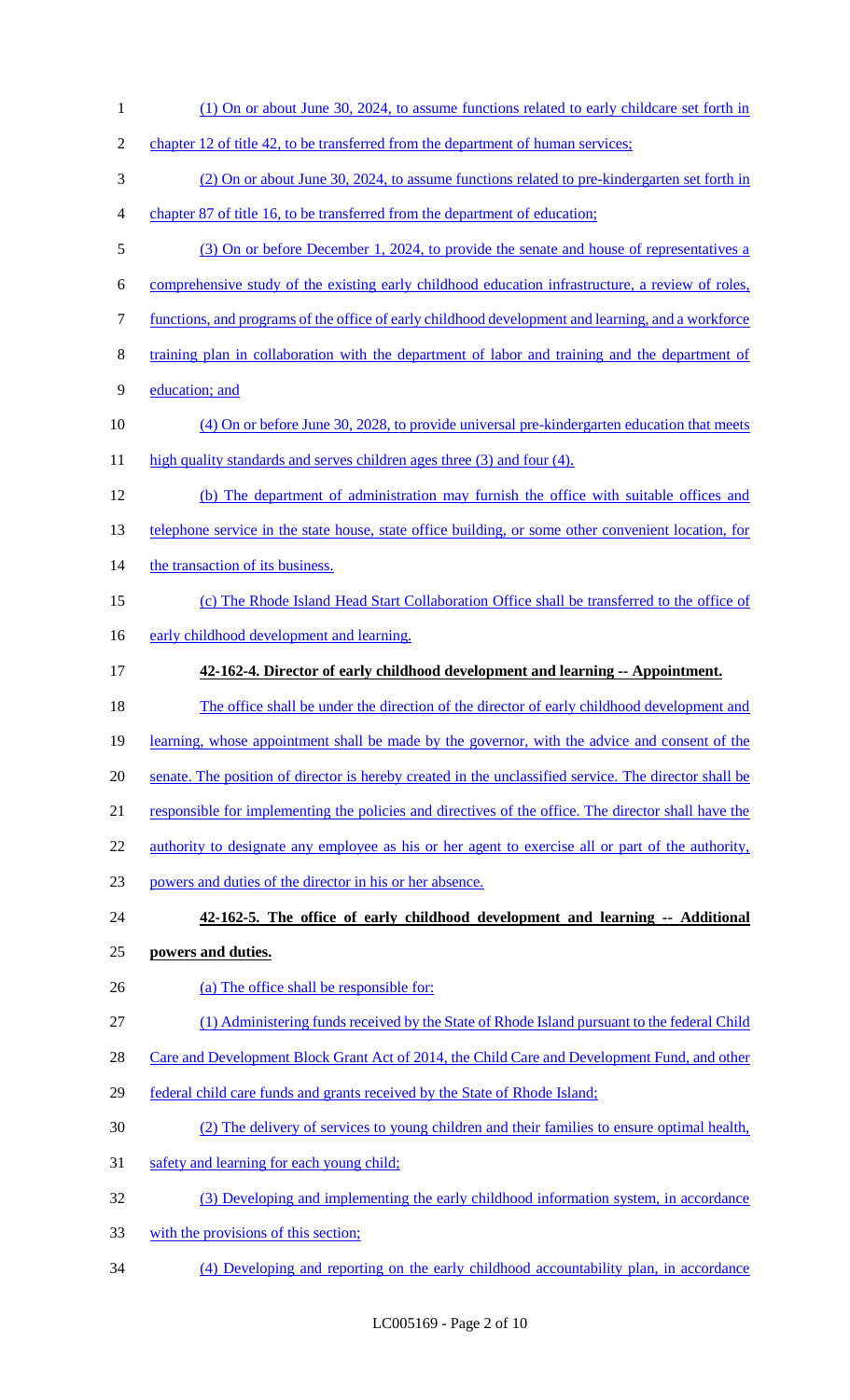- with the provisions of this section;
- (5) Implementing a communications strategy for outreach to families, service providers and policymakers; (6) Not later than July 1, 2024, in collaboration with the department of education, beginning a state-wide longitudinal evaluation of the school readiness program examining the educational progress of children from pre-kindergarten programs to grade four (4); (7) Developing, coordinating and supporting public and private partnerships to aid early childhood initiatives; (8) Developing or identifying and implementing a statewide developmentally appropriate kindergarten assessment tool that measures a child's level of preparedness for kindergarten; 11 provided, the assessment shall not be used as a measure of program accountability or used to 12 demonstrate a child's kindergarten readiness. Such statewide assessment tool may be incorporated 13 into the early childhood information system; (9) Creating a unified set of reporting requirements for the purpose of collecting the data 15 elements necessary to perform quality assessments and longitudinal analysis; 16 (10) Continually monitoring and evaluating all early childhood care and pre-kindergarten education and child development programs and services, focusing on program outcomes in satisfying the health, safety, developmental and educational needs of all children, while retaining 19 distinct separation between quality improvement services and child day care licensing services; (11) Providing information and technical assistance to persons seeking early childhood 21 care, pre-kindergarten education and child development programs and services; (12) Assisting the state and municipalities in obtaining available federal funding for early childhood care, pre-kindergarten education and child development programs and services; (13) Providing technical assistance to providers of early childhood care and pre- kindergarten education programs, workforce training, and services to obtain licensing and improve 26 program quality; (14) Managing a quality rating and improvement system covering home-based, center-28 based, and school-based early childcare and pre-kindergarten education; (15) Maintaining an accreditation facilitation initiative to assist early childhood care and pre-kindergarten education and service providers in achieving national standards and program improvement; (16) Consulting on behalf of the early childhood development and learning council with other external stakeholders in the early learning landscape, including the Rhode Island early learning council, the Head Start advisory committee, and the legislative commission on child care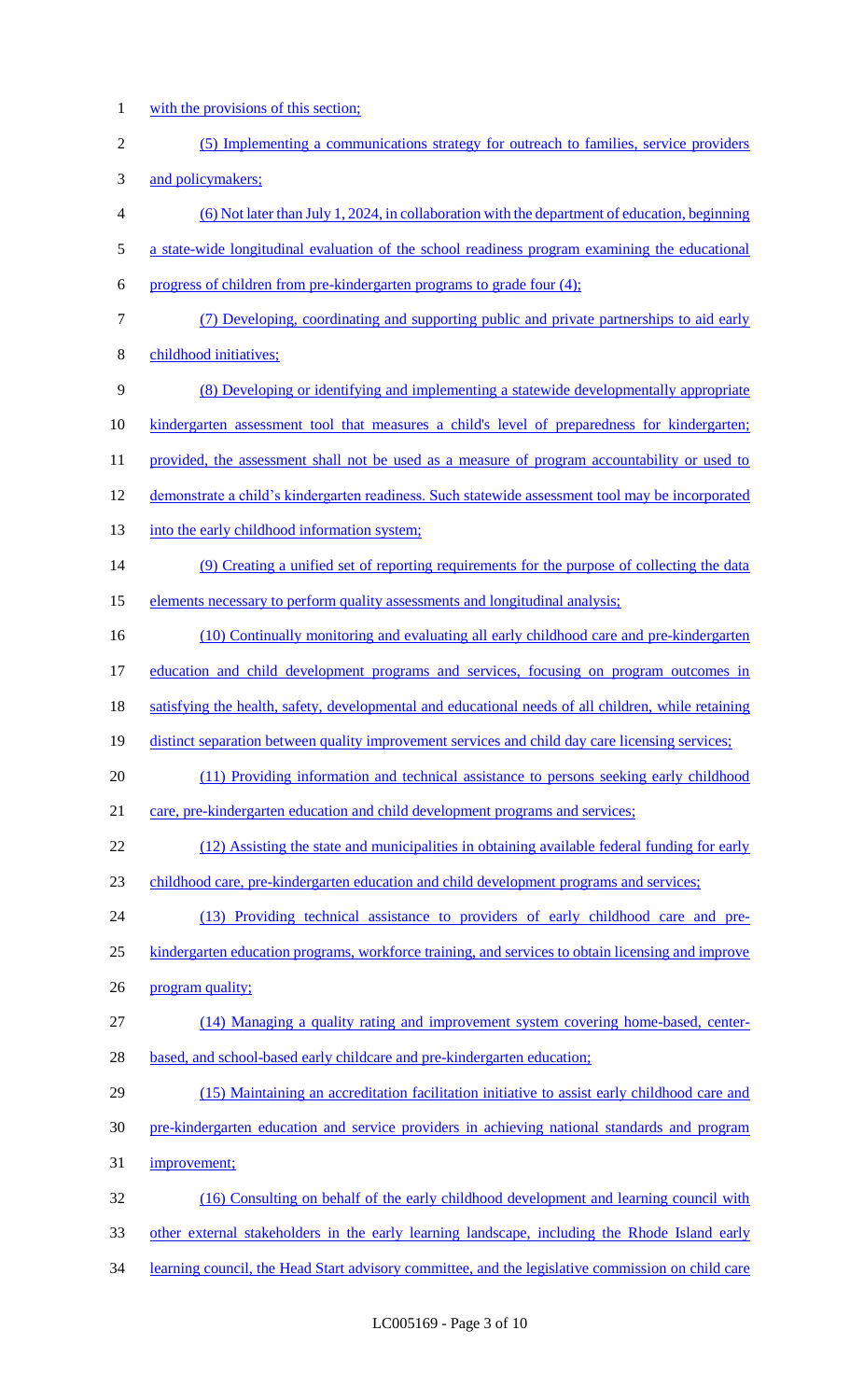- in Rhode Island;
- (17) Ensuring a coordinated and comprehensive statewide system of professional development for providers and staff of early childhood care, pre-kindergarten education and child development programs and services; (18) Providing families with opportunities for choice in services for quality childhood care, including community-based, family-centered services; (19) Integrating early childhood care and pre-kindergarten education; (20) Promoting universal access to early childhood care and pre-kindergarten education; (21) Ensuring nonduplication of monitoring and evaluation; (22) Performing any other activities that will assist in the provision of early care and pre-11 kindergarten education; (23) Developing early learning and development standards to be used by early care and 13 pre-kindergarten education providers; and 14 (25) Managing the performance-based evaluation system to evaluate licensed child day 15 care centers. (b) The office of early childhood development and learning may enter into agreements with and accept donations from nonprofit and philanthropic organizations to accomplish the purposes of this section. **42-162-6. Early childhood information system.**  (a) The office of early childhood development and learning shall develop and implement 21 an early childhood information system. Such early childhood information system shall facilitate 22 and encourage the sharing of data between and among early childhood service and pre-kindergarten providers by tracking: (1) The health, safety and school readiness of all young children receiving early care and pre-kindergarten education services from any local or regional board of education, school readiness program, or any program receiving public funding; (2) The characteristics of the existing and potential workforce serving such children; 28 (3) The location of the early care and pre-kindergarten education providers; and 29 (4) The characteristics of such programs serving such children, as required by the office. (b) Any local education agency, licensed childcare provider, or licensed pre-kindergarten provider shall ensure that all enrolled children and all employed staff are entered into the early childhood information system. **42-162-7. The early childhood accountability plan.**  (a) The office of early childhood development and learning shall develop, in consultation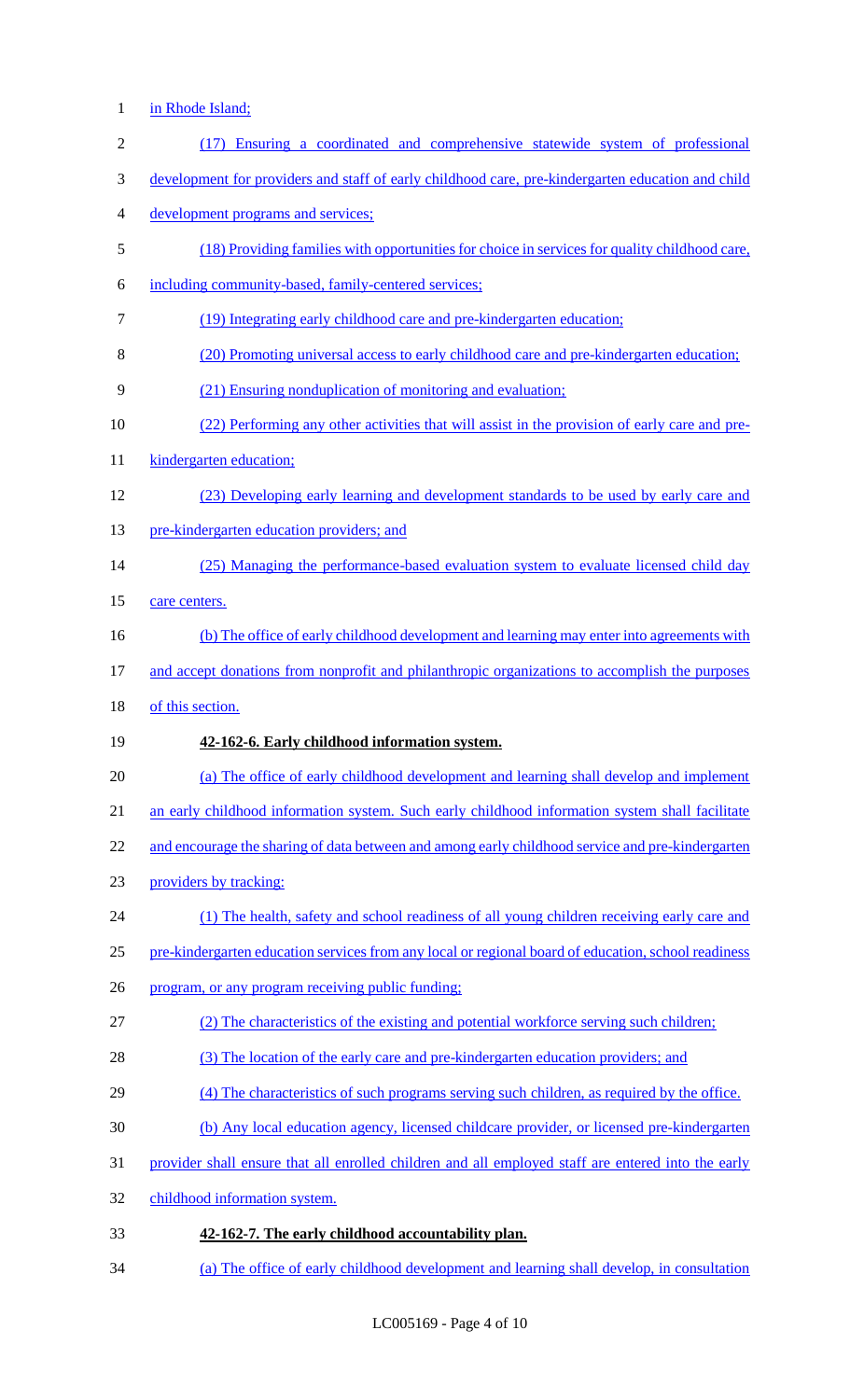with the early childhood development and learning council, an early childhood accountability plan. 2 Such plan shall: (1) Identify and define appropriate population indicators and program and system performance measures of the health, safety and readiness of children to enter kindergarten, and 5 early school success of children, and shall identify any new or improved data required for such purposes; and (2) Include aggregate information on the characteristics of children and programs tracked by the early childhood information system, including, but not limited to, family income, whether the families of such children receive public assistance through temporary assistance for needy families or a similar program, and the communities in which such children reside using a 11 performance measurement accountability framework. (b) Not later than March 1, 2025, and annually thereafter, the office shall develop report 13 cards containing the indicators and performance measures identified in the early childhood 14 accountability plan and provide yearly updates to the council. (c) Not later than March 1, 2025 the office of early childhood development and learning shall: 17 (1) Submit the early childhood accountability plan, and (2) Annually report on the results of such plan and report cards to the speaker of the house 19 and the senate president. **42-162-8. The early childhood development and learning council -- Appointments.**  (a) There is established the early childhood development and learning council. The council is established to advise and coordinate with the office of early childhood development and learning to help achieve a unified and aligned system of early learning education and services. (b) When appointing council members under this section, the governor, the senate president, and the speaker of the house of representatives shall ensure that the council members 26 represent the racial, ethnic and linguistic diversity of children in this state who are five (5) years of age or younger. (c) The council shall be composed of thirteen (13) members consisting of: 29 (1) The executive director of Rhode Island Kids Count, who shall serve as a co-chairperson of the council; (2) The director of the office of early childhood development and learning, who shall serve as co-chairperson of the council; (3) The commissioner of the department of education, or designee; (4) The director of the department of human services, or designee;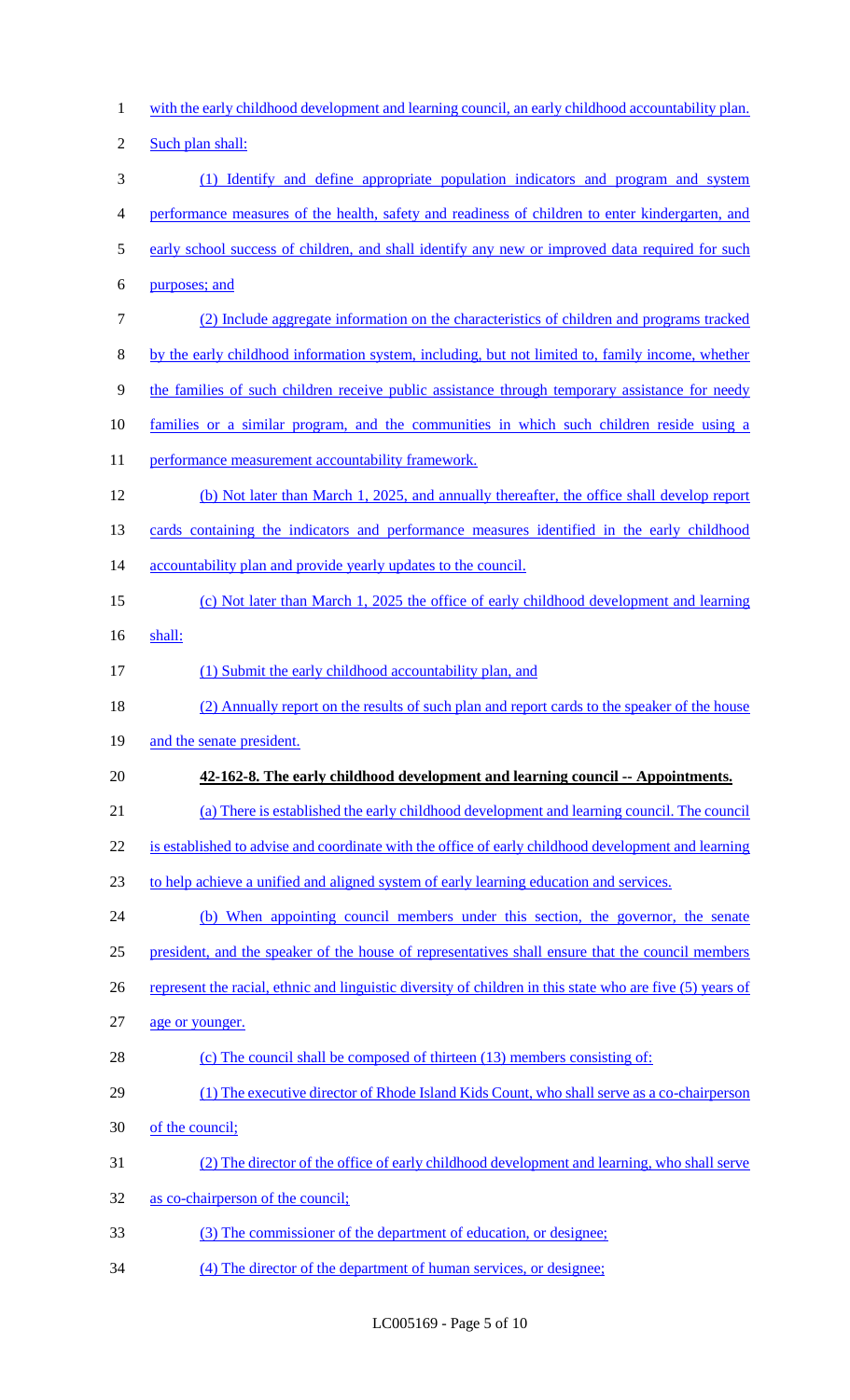| $\mathbf{1}$   | (5) The commissioner of postsecondary education, or designee;                                        |
|----------------|------------------------------------------------------------------------------------------------------|
| $\overline{c}$ | (6) One representative from the department of education who is responsible for programs              |
| 3              | required under the Individuals with Disabilities Education Act, 20 U.S.C. 1400 et seq., appointed    |
| 4              | by the commissioner of education;                                                                    |
| 5              | (7) A representative from Head Start or early Head Start programs;                                   |
| 6              | (8) An early childcare provider of a state funded childcare center;                                  |
| 7              | (9) A community-based childcare provider;                                                            |
| 8              | (10) A representative from the superintendents' association or a school district;                    |
| 9              | (11) A parent or guardian of a child in early childcare;                                             |
| 10             | (12) A parent or guardian of a child in pre-kindergarten; and                                        |
| 11             | (13) A representative of organized labor.                                                            |
| 12             | (d) The council shall meet at least quarterly. Members shall not be compensated for their            |
| 13             | services. Any member who fails to attend three (3) consecutive meetings or who fails to attend fifty |
| 14             | percent (50%) of all meetings held during any calendar year shall be deemed to have resigned from    |
| 15             | the council.                                                                                         |
| 16             | (e) A simple majority of the members of the authority shall constitute a quorum. No                  |
| 17             | vacancy in the membership of the authority shall impair the right of a quorum to exercise all the    |
| 18             | rights and perform all of the duties of the authority.                                               |
| 19             | 42-162-9. The early childhood development and learning council – Powers and duties.                  |
| 20             | The early childhood development and learning council shall:                                          |
| 21             | (1) Advise the office of early childhood development and learning;                                   |
| 22             | (2) Recommend measures for the efficient and effective consolidation of administrative               |
| 23             | functions relating to the statewide early learning system, to the extent practicable, including, but |
| 24             | not limited to, training and technical assistance, planning and budgeting;                           |
| 25             | (3) Advise on the office's adoption of written policies that establish training and technical        |
| 26             | assistance programs to ensure that personnel have skills in appropriate areas, including, but not    |
| 27             | limited to, cultural and gender differences and other areas, as needed;                              |
| 28             | (4) Develop a plan for the implementation of a common data system for early childhood                |
| 29             | programs;                                                                                            |
| 30             | (5) Assist with the coordination of existing and new early childhood programs to provide             |
| 31             | a range of community-based supports;                                                                 |
| 32             | (6) Review and verify that all plans for early childhood services are coordinated and                |
| 33             | consistent with federal and state law, including, but not limited to, plans for Rhode Island pre-    |
|                |                                                                                                      |

34 kindergarten programs, federal Head Start programs, early childhood special education services,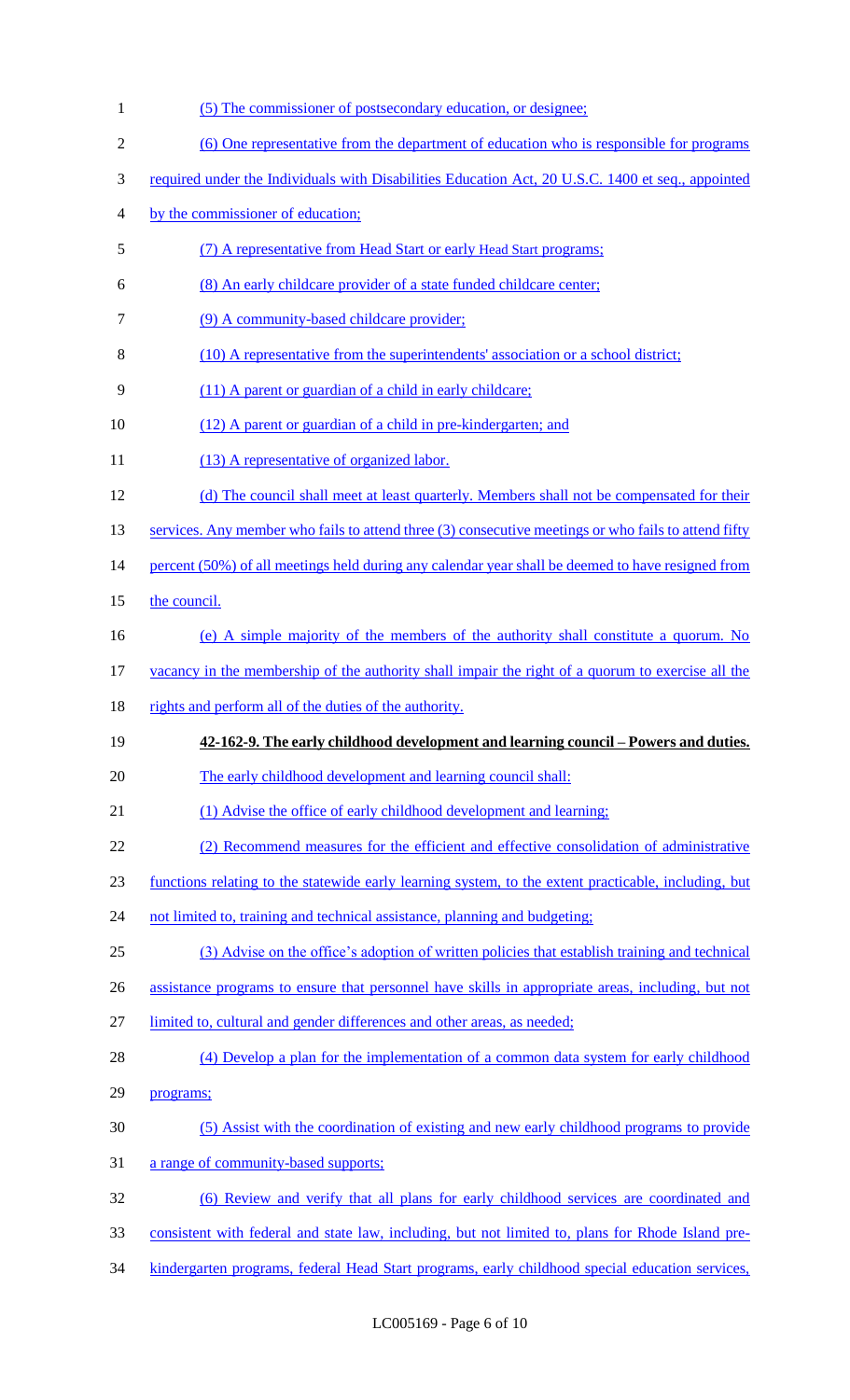early intervention services and public health services; (7) Identify how the statewide early learning system for children who are zero through five (5) years of age will link with systems of support for older children and their families; and (8) Review and approve the early childhood accountability plan. SECTION 2. Section 16-87-3 of the General Laws in Chapter 16-87 entitled "Rhode Island Pre-Kindergarten Education Act" is hereby repealed. **16-87-3. Planning phase for a pre-Kindergarten program.** (a) The Rhode Island department of elementary and secondary education shall begin planning an initial, pilot pre-Kindergarten program that meets high quality standards, builds on the 10 existing early childhood education infrastructure in the state (including child care, Head Start and 11 public schools) and serves children ages three (3) and four (4) who reside in communities with concentrations of low performing schools. This planning phase will develop specific goals to expand the pilot pre-Kindergarten program over time and will also identify opportunities to 14 strengthen care and learning programs for infants and toddlers. (b) During this planning phase, the Rhode Island department of elementary and secondary education will quantify the resources needed to achieve and maintain high quality standards in pre-17 Kindergarten programs and identify incentives and supports to develop a qualified early education 18 workforce, including opportunities for experienced early childhood educators and 19 paraprofessionals to acquire college degrees and earn early childhood teacher certification. 20 (c) The Rhode Island department of elementary and secondary education will begin to 21 develop plans to collect and analyze data regarding the impact of the pilot pre-Kindergarten program on participating children's school readiness and school achievement. SECTION 3. Sections 40-6.5-1 and 40-6.5-2 of the General Laws in Chapter 40-6.5 entitled "Child Day Care Grant Program" are hereby repealed. **40-6.5-1. Grant program -- Child day care.** 26 The director of human services shall establish a program of grants to establish and/or 27 expand child daycare programs, not to exceed fifty thousand dollars (\$50,000) per grantee, and not 28 to exceed a total expenditure of two hundred and fifty thousand dollars (\$250,000). **40-6.5-2. Rules and regulations.** The director shall promulgate reasonable rules and regulations establishing eligibility requirements, and provide that at least fifty percent (50%) of the total grant funds available be distributed to nonprofit agencies that meet the following standards: (1) Each grantee shall employ, educate, or train significant numbers of parents whose incomes are below the statewide median family income;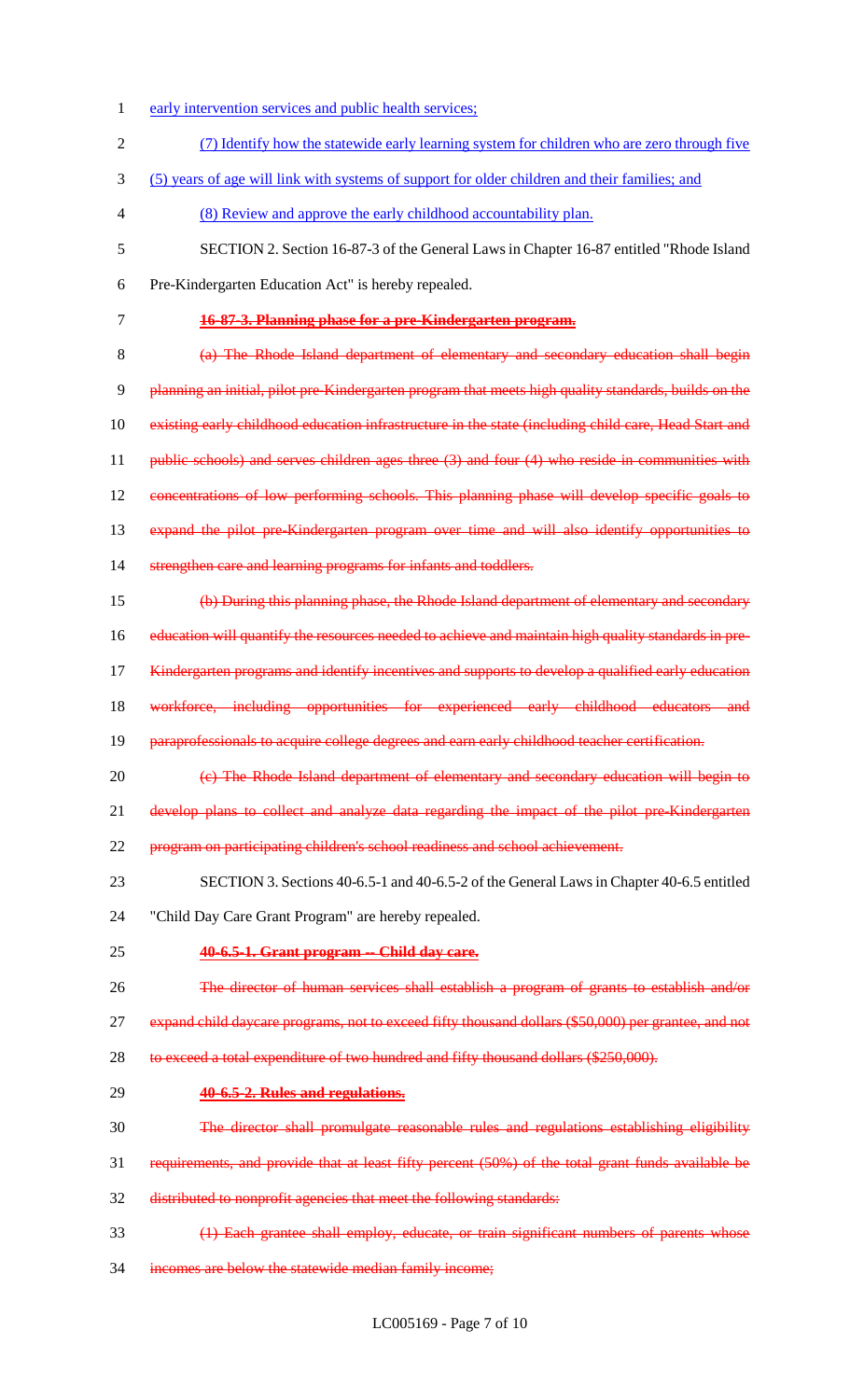1 (2) Each grantee shall demonstrate a need for additional child daycare services in their 2 service delivery area; and 3 (3) In selecting additional grantees for the remainder of the available funds, priority shall 4 be given to grant proposals that would develop: (i) child daycare programs and opportunities for 5 children with special healthcare needs; and (ii) specialized childcare programs, such as programs 6 for parents who work nontraditional hours and programs for sick childcare. All grantees must 7 demonstrate that childcare services established under this childcare grant program will be certified 8 or licensed in accordance with Rhode Island law. 9 SECTION 4. Sections 42-12-24 and 42-12-26 of the General Laws in Chapter 42-12 10 entitled "Department of Human Services" are hereby repealed. 11 **42-12-24. Development, innovation and start-up of early education and care**  12 **programs.** 13 (a) The general assembly shall annually appropriate to the department of human services 14 such funds as it deems necessary to enable the department to develop and expand availability of 15 child care providers and programs. The development and expansion of child care providers and 16 programs shall include, without limitation, the development of innovative start up arrangements 17 linked to small businesses, the development of programs and providers in geographically 18 underserved areas, and the establishment of before and after school programs with priority to be 19 given by the department to programs linked to schools, to infant/toddler programs, programs related 20 to child opportunity zone family centers, and programs that serve children with special health needs 21 or developmental risks. Funds may be used for start up costs which may include building, 22 rehabilitation or construction costs. 23 (b) The director of the department of human services is further authorized to request such 24 appropriation for each state fiscal year as he or she deems necessary to carry out the program and 25 purposes of this section. 26 **42-12-26. Expansion and enhancement of early education and care for low-income**  27 **children.** 28 (a) The general assembly shall annually appropriate such funds as it deems necessary to 29 enable the department of human services to establish a program whose express purposes are: 30 (i) To increase the numbers of eligible children in existing Head Start program, especially 31 in underserved areas; and 32 (ii) To increase resources to childcare providers for the enhancement of services to low 33 income children. Enhancement of services shall include social services, health, mental health, 34 nutrition service, parent involvement and transition services for children entering kindergarten.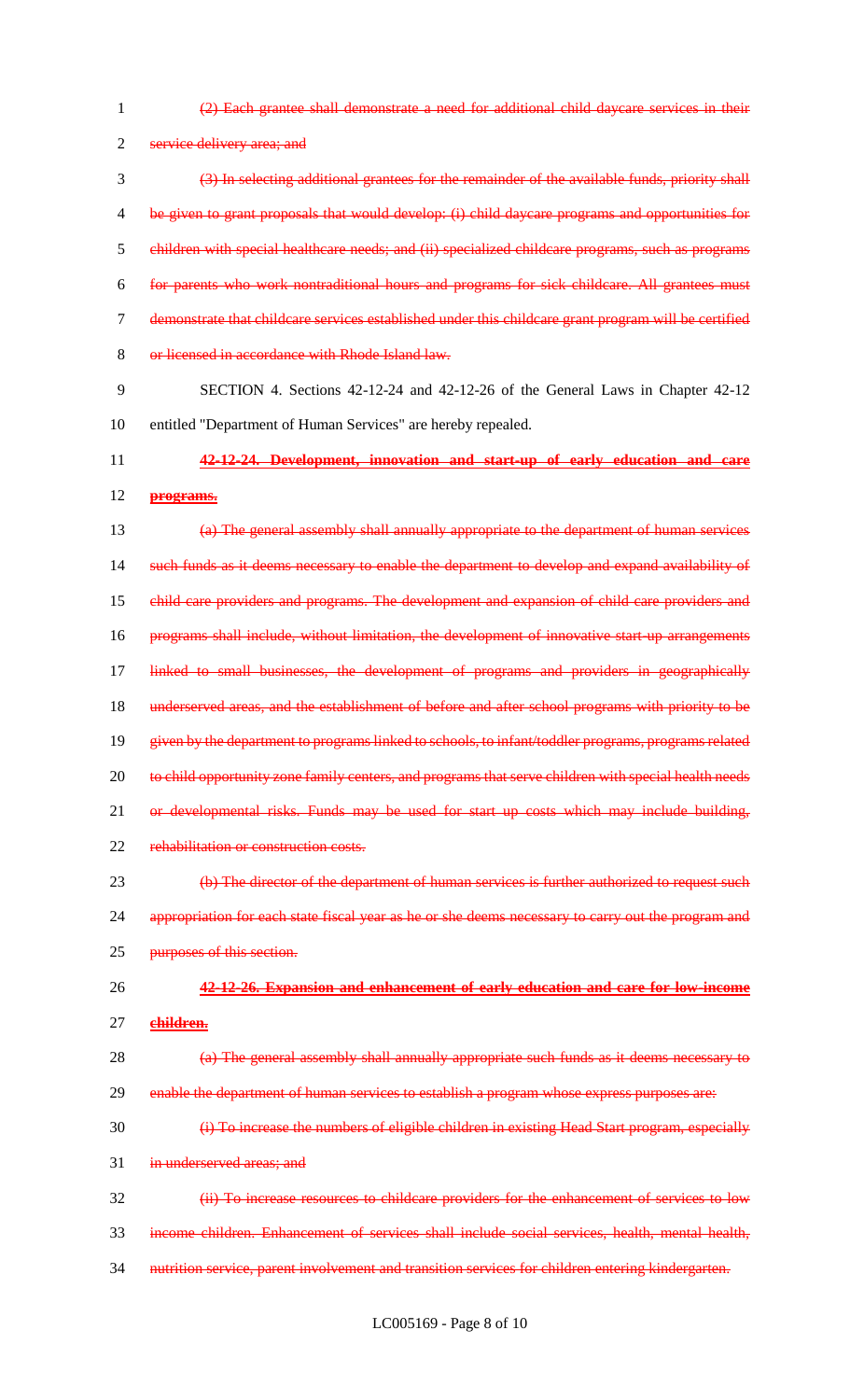(b) The director of the department of human services is further authorized to request such 2 appropriation for each state fiscal year as he or she deems necessary to carry out the programs and purposes of this section. (c) A panel comprised of the members of the children's cabinet and five (5) members of the public, to be chosen by the chairperson of the children's cabinet, shall be responsible for determining how the funds prescribed in this section shall be allocated; and shall by May 1, 1999 establish the methodology of enhancing comprehensive services in child care programs serving low income children and establish the numbers of additional Head Start slots in underserved areas to be funded; provided, however, that priority shall be given in the allocation of funds to applicants who serve children in underserved communities; who integrate children with special needs; who 11 collaborate with existing early education and care programs and other existing services including child opportunity zone family centers, schools and agencies providing health, mental health, 13 nutrition and social services; and who address the child care needs of the families to be served. SECTION 5. This act shall take effect upon passage.

 $=$ LC005169 ========